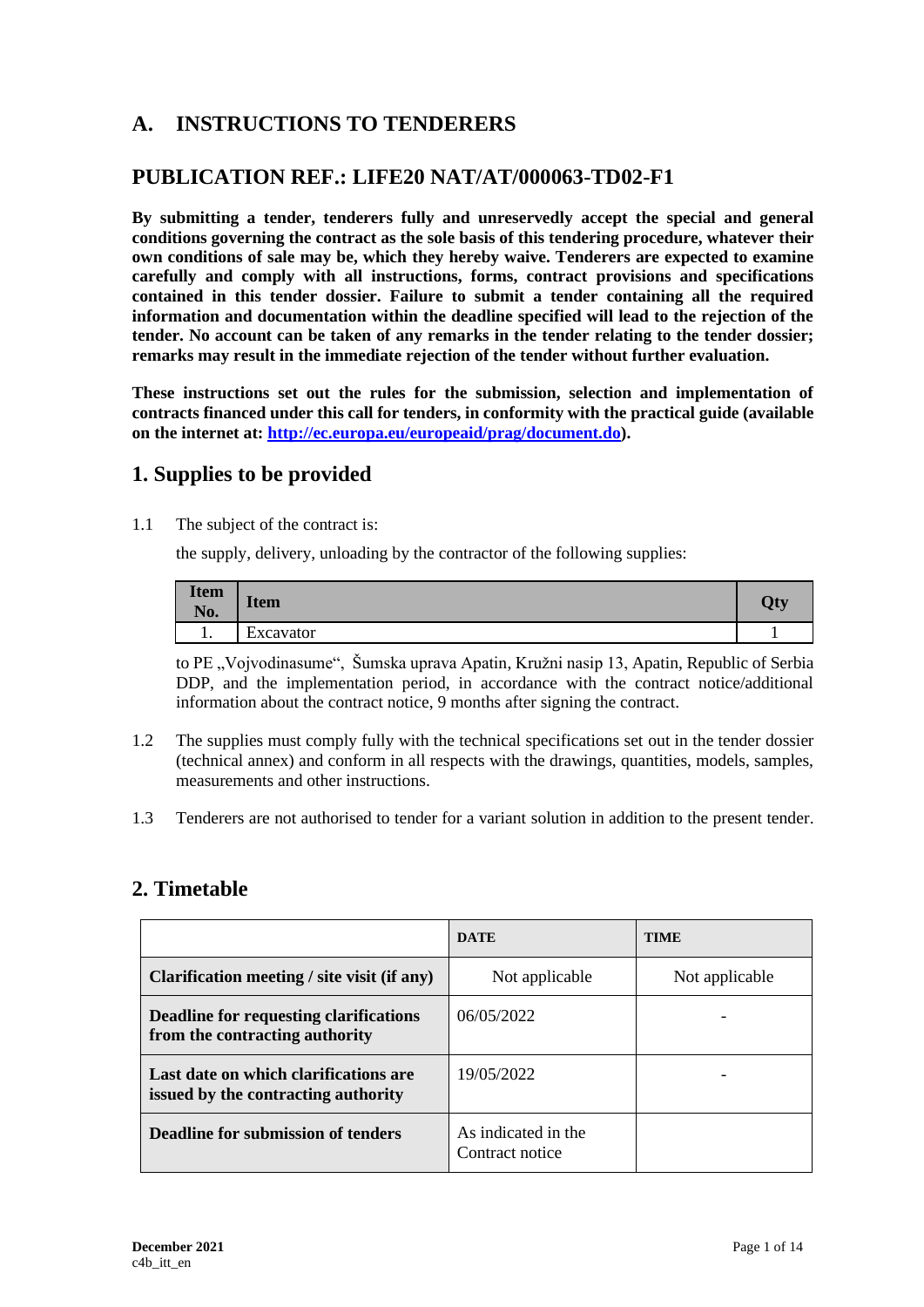| <b>Tender opening session</b>                                      | As indicated in the<br>Contract Notice (IV.2.7) |  |
|--------------------------------------------------------------------|-------------------------------------------------|--|
| Notification of award to the successful $01/06/2022^*$<br>tenderer |                                                 |  |
| <b>Signature of the contract</b>                                   | $06/06/2022$ <sup>*</sup>                       |  |

**\* Provisional date**

# **3. Participation**

- 3.1. The eligibility requirements detailed in the Additional information about the contract notice (Annex A5f) or, if applicable, in the Contract Notice (C2), apply to all members of a joint venture/consortium and all subcontractors, as well as to all entities upon whose capacity the tenderer relies for the selection criteria. Every tenderer, member of a joint venture/consortium, every capacity-providing entity, every subcontractor must certify that they meet these conditions. They must prove their eligibility by a document dated less than one year earlier than the deadline for submitting tenders, drawn up in accordance with their national law or practice or by copies of the original documents stating the constitution and/or legal status and the place of registration and/or statutory seat and, if it is different, the place of central administration. The contracting authority may accept other satisfactory evidence that these conditions are met.
- 3.2. Natural or legal persons are not entitled to participate in this tender procedure or be awarded a contract if they are in any of the situations mentioned in Sections 2.4. (EU restrictive measures), 2.6.10.1. (exclusion criteria) or 2.6.10.1.2. (rejection from a procedure) of the practical guide. Should they do so, their tender will be considered unsuitable or irregular respectively. In the cases listed in Section 2.6.10.1. of the practical guide tenderers may also be excluded from EU financed procedures and be subject to financial penalties up to 10% of the total value of the contract in accordance with the Financial Regulation in force. This information may be published on the Commission website in accordance with the Financial Regulation in force. Tenderers must provide declarations on honour<sup>1</sup> that they are not in any of these exclusion situations. Such declarations must also be submitted by all the members of a joint venture/consortium, by any sub-contractor and by any capacity providing entities. Tenderers who make false declarations may also incur financial penalties and exclusion in accordance with the Financial Regulation in force. Their tender will be considered irregular.

The exclusion situations referred to above also apply to all members of a joint venture/consortium, all subcontractors and all suppliers to tenderers, as well as to all entities upon whose capacity the tenderer relies for the selection criteria. In cases of doubt over declarations, the contracting authority will request documentary evidence that subcontractors and/or capacity providing entities are not in a situation that excludes them.

3.3. To be eligible to take part in this tender procedure, tenderers must prove to the satisfaction of the contracting authority that they comply with the necessary legal, technical and financial requirements and have the means to carry out the contract effectively.

<sup>&</sup>lt;sup>1</sup> See PRAG Section 2.6.10.1.3 A)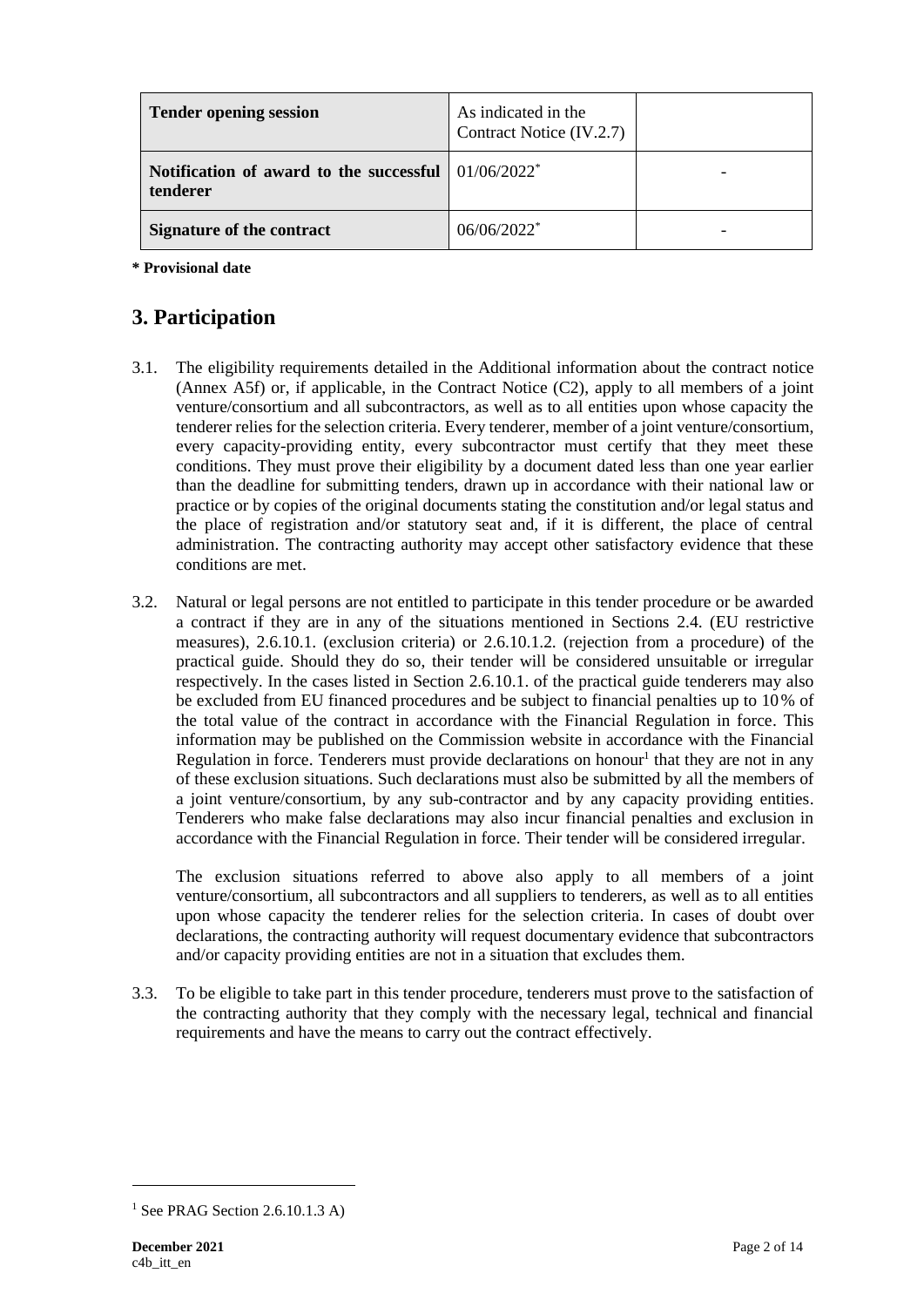3.4. Subcontracting is allowed. The tenderer and, where applicable, entities on whose capacities it has relied with regard to criteria relating to the economic and financial capacity shall be jointly liable for the performance of the contract.

# **4. Origin**

#### 4.1

Unless otherwise provided in the contract or below all goods purchased under the contract must originate in a Member State of the European Union or in a country or territory of the regions covered and/or authorised by the specific instruments applicable to the programme specified in the Additional information about the contract notice (Annex A5f) or, if applicable, in the Contract Notice (C2), . For these purposes, 'origin' means the place where the goods are mined, grown, produced or manufactured and/or from which services are provided. The origin of the goods must be determined according to the relevant international agreements (notably WTO agreements), which are reflected in EU legislation on rules of origin for customs purposes: the Customs Code (Council Regulation (EEC) No 2913/92) in particular its Articles 22 to 246 thereof, and the Code's implementing provisions (Commission Regulation (EEC) No 2454/93.

Tenderers must provide an undertaking signed by their representative certifying compliance with this requirement. The tenderer is obliged to verify that the provided information is correct. Otherwise, the tenderer risks to be excluded because of negligently misrepresenting information. For more details, see Section 2.3.5. of the practical guide.

4.2 When submitting tenders, tenderers must state expressly that all the goods meet the requirements concerning origin and must state the countries of origin. They may be asked to provide additional information in this connection.

## **5. Type of contract**

Unit-price

## **6. Currency**

Tenders must be presented in RSD.

#### **7. Lots**

This tender procedure is not divided into lots.

## **8. Period of validity**

- 8.1 Tenderers will be bound by their tenders for a period of 90 days from the deadline for the submission of tenders.
- 8.2 In exceptional cases and prior to the expiry of the original tender validity period, the contracting authority may ask tenderers in writing to extend this period by 40 days. Such requests and the responses to them must be made in writing. Tenderers that agree to do so will not be permitted to modify their tenders and they are bound to extend the validity of their tender guarantees for the revised period of validity of the tender. If they refuse, without forfeiture of their tender guarantees, their participation in the tender procedure will be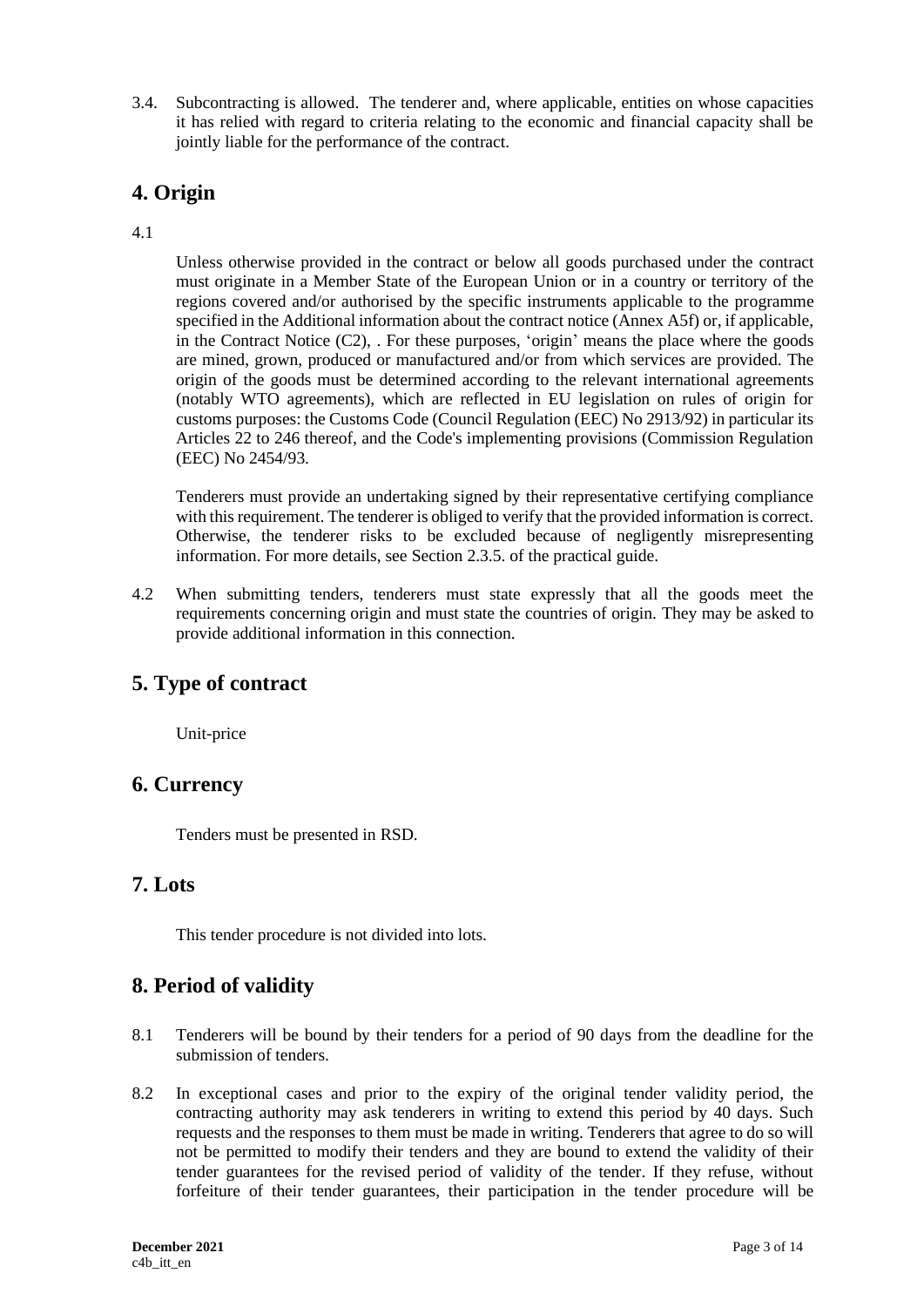terminated. In case the contracting authority is required to obtain the recommendation of the panel referred to in Section 2.6.10.1.1. of the practical guide, the contracting authority may, before the validity period expires, request an extension of the validity of the tenders up to the adoption of that recommendation.

8.3 The successful tenderer will be bound by its tender for a further period of 60 days. The further period is added to the validity period of the tender irrespective of the date of notification.

## **9. Language of tenders**

9.1 The tenders, all correspondence and documents related to the tender exchanged by the tenderer and the contracting authority must be written in the language of the procedure, which is English.

If the supporting documents are not written in one of the official languages of the European Union, a translation into the language of the call for tender must be attached. Where the documents are in an official language of the European Union other than English, it is strongly recommended to provide a translation into English, to facilitate evaluation of the documents.

## **10. Submission of tenders**

10.1 **Tenders must be sent to the contracting authority before the deadline specified in Contract Notice.** They must include all the documents specified in point 11 of these Instructions and be sent to the following address:

#### PE "Vojvodinasume", Preradovićeva 2, 21132 Petrovaradin, Novi Sad, Republic of **Serbia**

If the tenders are hand delivered they should be delivered to the following address:

#### PE "Vojvodinasume", Preradovićeva 2, 21132 Petrovaradin, Novi Sad, Republic of **Serbia**

Tenders must comply with the following conditions:

- 10.2 All tenders must be submitted in one original, marked 'original', and 2 (two) copies signed in the same way as the original and marked 'copy'.
- 10.3 The tenders should be submitted:

(a) either by post or by courier service, in which case the evidence shall be constituted by the postmark or the date of the deposit slip<sup>2</sup>

(b) or by hand-delivery to the premises of the contracting authority by the participant in person or by an agent, in which case the evidence shall be constituted by the acknowledgment of receipt.

The contracting authority may, for reasons of administrative efficiency, reject any application or tender submitted on time to the postal service but received, for any reason beyond the contracting authority's control, after the effective date of approval of the short-list report or of the evaluation report, if accepting applications or tenders that were submitted on time but

<sup>&</sup>lt;sup>2</sup> It is recommended to use registered mail in case the postmark would not be readable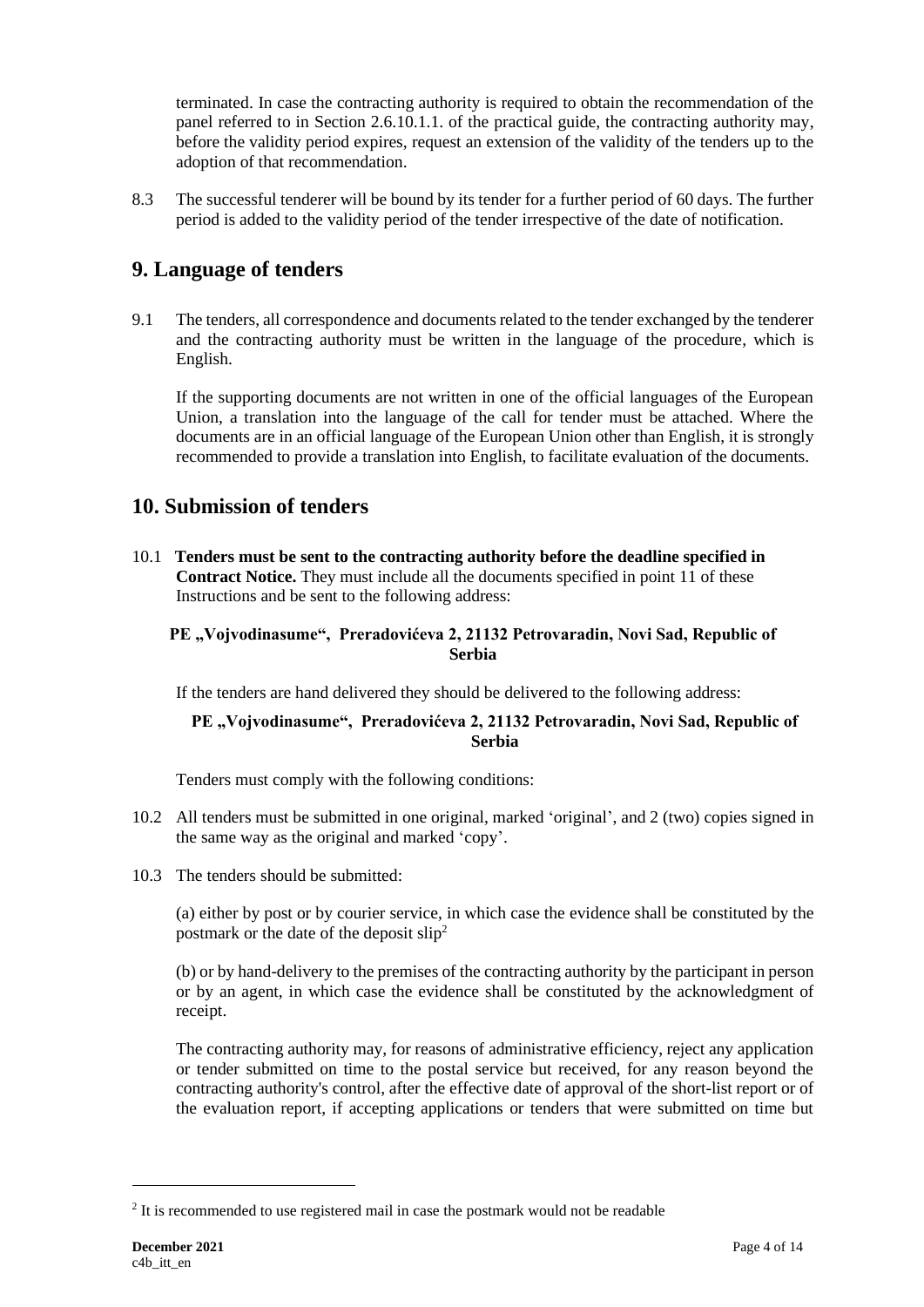arrived late would considerably delay the evaluation procedure or jeopardise decisions already taken and notified.

- 10.4 All tenders, including annexes and all supporting documents, must be submitted in a sealed envelope bearing only:
	- a) the above address;
	- b) the reference code of this tender procedure, (i.e. **LIFE20 NAT/AT/000063-TD02- F1**);
	- c) where applicable, the number of the lot(s) tendered for;
	- d) the words 'Not to be opened before the tender opening session' in the language of the tender dossier and "Ne otvarati pre sastanka za otvaranje ponuda".
	- e) the name of the tenderer.

The technical and financial offers must be placed together in a sealed envelope. The envelope should then be placed in another single sealed envelope/package, unless their volume requires a separate submission for each lot.

## **11. Content of tenders**

Failure to fulfil the below requirements will constitute an irregularity and may result in rejection of the tender. All tenders submitted must comply with the requirements in the tender dossier and comprise:

#### **Part 1: Technical offer:**

• a detailed description of the supplies tendered in conformity with the technical specifications, including any documentation required.

The technical offer should be presented as per template (Annex II+III\*, Contractor's technical offer) adding separate sheets for details if necessary.

#### **Part 2: Financial offer:**

• A financial offer calculated on a DDP<sup>3</sup> basis for the supplies tendered.

This financial offer should be presented as per template (Annex IV\*, Budget breakdown), adding separate sheets for details if necessary.

In case of doubt about the applicable VAT system, it is the tenderer's responsibility to contact his or her national authorities to clarify the way in which the European Union is exempt from VAT.

#### **Part 3: Documentation:**

To be supplied using the templates attached\*:

- The original signed tender guarantee.
- The "Tender form for a supply contract", together with Annex 1 **"Declaration on honour on exclusion criteria and selection criteria"**, both duly completed, which includes the tenderer's declaration, point 7, (from each member if a consortium). A copy of the signed

<sup>3</sup> DDP (Delivered Duty Paid) — Incoterms 2020 International Chamber of Commerce <http://www.iccwbo.org/incoterms/>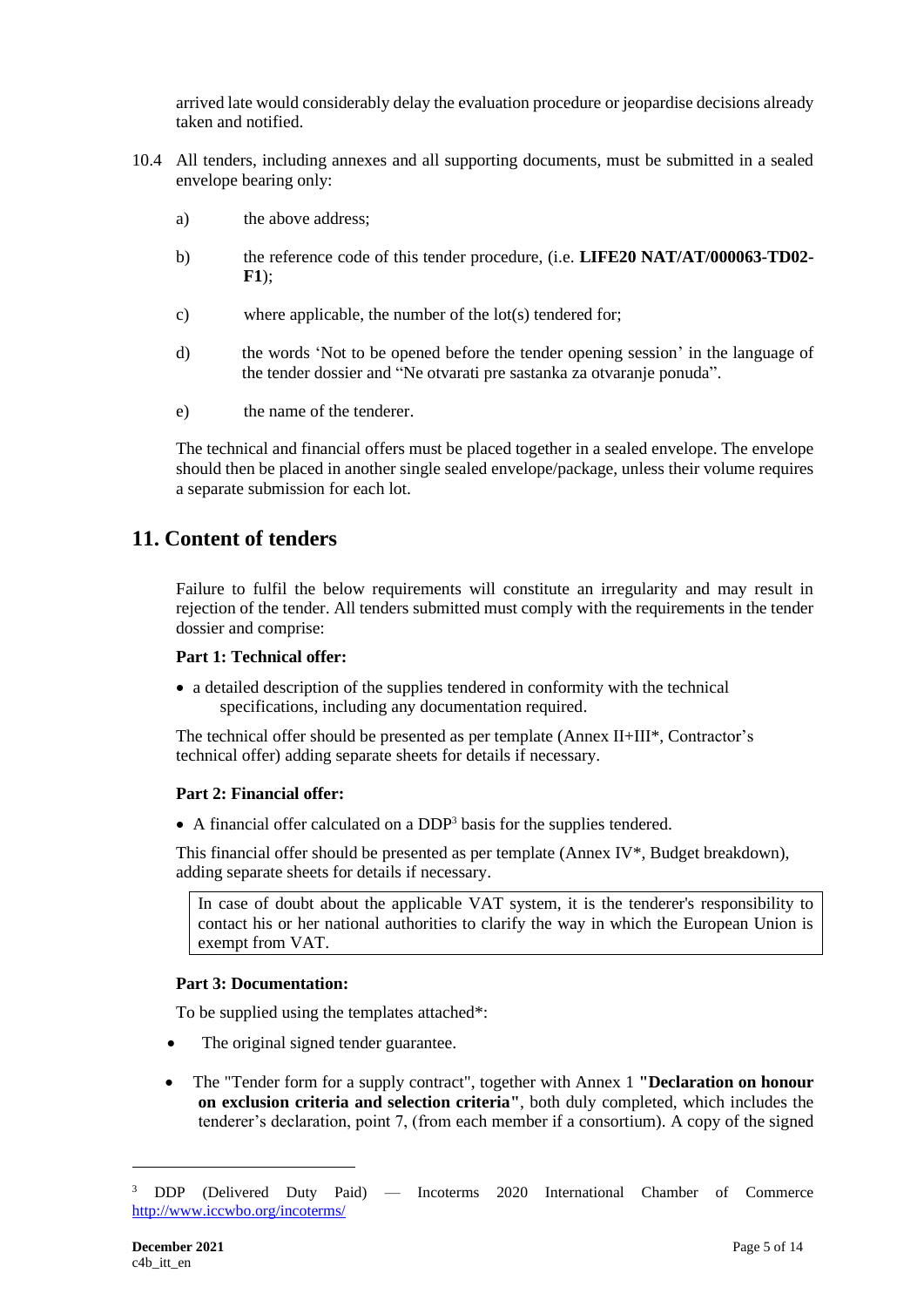original Declaration shall be submitted. The original shall be kept by the tenderer and might be requested by the Contracting Authority.

- The details of the bank account into which payments should be made (financial identification form – document c4o1\_fif\_en) (tenderers that have already signed another contract with the European Commission, may provide their financial identification form number instead of the financial identification form, or a copy of the financial identification form provided on that occasion, if no change has occurred in the meantime.)
- The legal entity file (document c4o2\_lefind\_en) and the supporting documents (tenderers that have already signed another contract with the European Commission, may provide their legal entity number instead of the legal entity sheet and supporting documents, or a copy of the legal entity sheet provided on that occasion, if no change in legal status has occurred in the meantime).

To be supplied in free-text format:

- A description of the warranty conditions, which must be in accordance with the conditions laid down in Article 32 of the general conditions.
- A statement by the tenderer attesting the origin of the supplies tendered (or other proofs of origin).
- Duly authorised signature: an official document (statutes, power of attorney, notary statement, etc.) proving that the person who signs on behalf of the company, joint venture or consortium is duly authorised to do so.

Remarks:

Tenderers are requested to follow this order of presentation.

Annex\* refers to templates attached to the tender dossier. These templates are also available on:<http://ec.europa.eu/europeaid/prag/annexes.do?group=C>

#### **12. Taxes and other charges**

The applicable tax and customs arrangements are the following:

The European Commission and the Republic of Serbia have agreed in Financing Agreement to allow full exemption from all duties and taxes, including VAT.

## **13. Additional information before the deadline for submission of tenders**

The tender dossier should be clear enough so that tenderers do not need to request additional information during the procedure. If the contracting authority, on its own initiative or in response to a request from a prospective tenderer, provides additional information on the tender dossier, it must send such information in writing to all other prospective tenderers at the same time.

Tenderers may submit questions in writing to the following address up to: 21 days before the deadline for submission of tenders, specifying the publication reference and the contract title:

Contact name: Ivana Vasić Address: PE "Vojvodinasume", Preradovićeva 2, 21132 Petrovaradin, Novi Sad, Republic of Serbia E-mail: [ivana.vasic@vojvodinasume.rs](mailto:ivana.vasic@vojvodinasume.rs)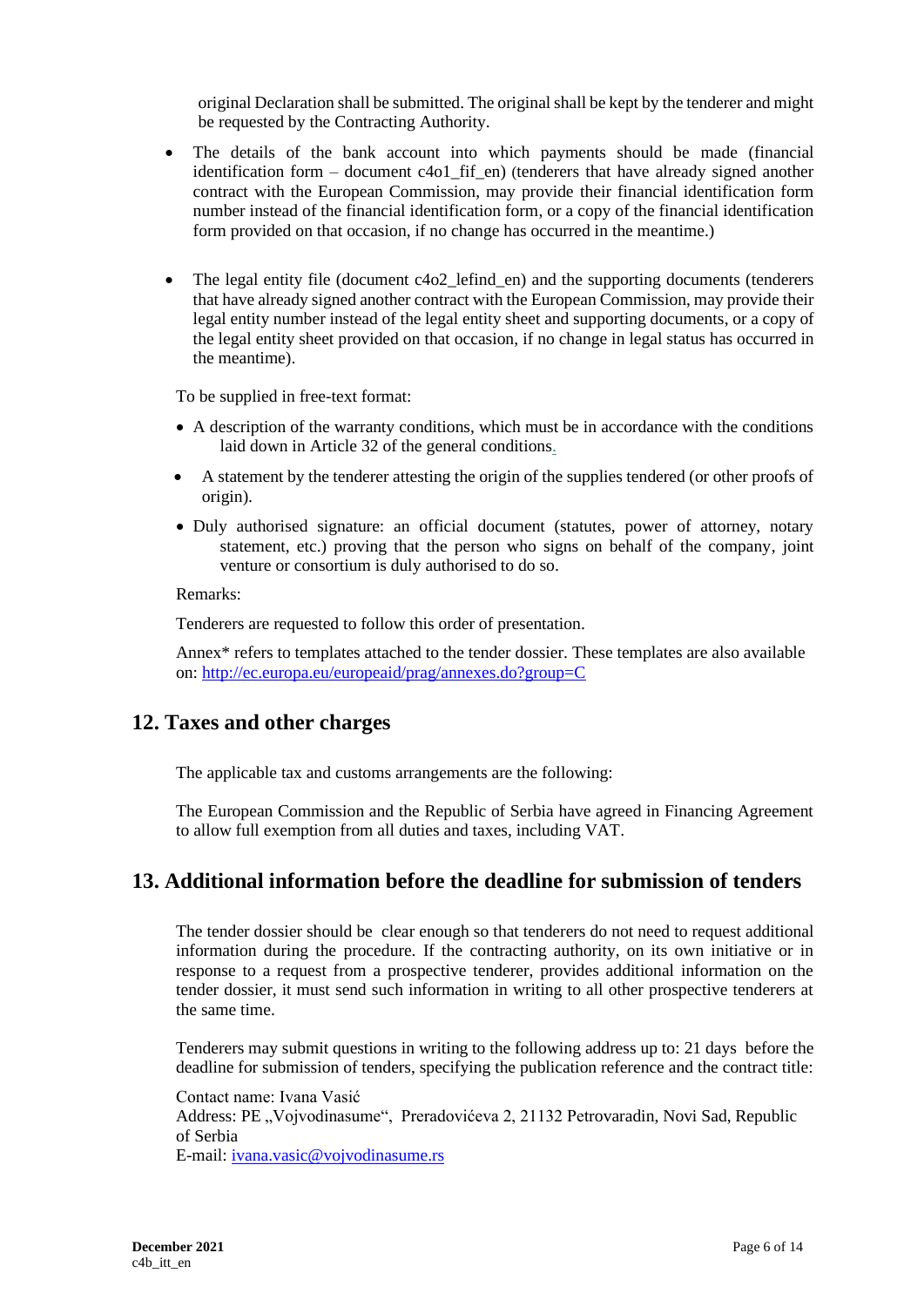Any clarification of the tender dossier will be communicated simultaneously in writing to all tenderers at the latest 8 days before the deadline for submitting tenders.

Any prospective tenderers seeking to arrange individual meetings with either the contracting authority and/or the European Commission during the tender period may be excluded from the tender procedure.

### **14. Clarification meeting / site visit**

14.1 No clarification meeting / site visit planned. Visits by individual prospective tenderers during the tender period cannot be organised.

## **15. Alteration or withdrawal of tenders**

15.1 Tenderers may alter or withdraw their tenders by written notification prior to the deadline for submission of tenders. No tender may be altered after this deadline. Withdrawals must be unconditional and will end all participation in the tender procedure.

Any such notification of alteration or withdrawal must be prepared and submitted in accordance with Section 10. The outer envelope must be marked 'Alteration' or 'Withdrawal' as appropriate.

15.2 No tender may be withdrawn in the interval between the deadline for submission of tenders.1 and the expiry of the tender validity period. Withdrawal of a tender during this interval may result in forfeiture of the tender guarantee.

## **16. Costs of preparing tenders**

No costs incurred by the tenderer in preparing and submitting the tender are reimbursable. All such costs will be borne by the tenderer.

#### **17. Ownership of tenders**

The contracting authority retains ownership of all tenders received under this tender procedure. Consequently, tenderers have no right to have their tenders returned to them.

#### **18. Joint venture or consortium**

- 18.1 If a tenderer is a joint venture or consortium of two or more persons, the tender must be a single one with the object of securing a single contract, each person must sign the tender and will be jointly and severally liable for the tender and any contract. Those persons must designate one of their members to act as leader with authority to bind the joint venture or consortium. The composition of the joint venture or consortium must not be altered without the prior written consent of the contracting authority.
- 18.2 The tender may be signed by the representative of the joint venture or consortium only if it has been expressly so authorised in writing by the members of the joint venture or consortium, and the authorising contract, notarial act or deed must be submitted to the contracting authority in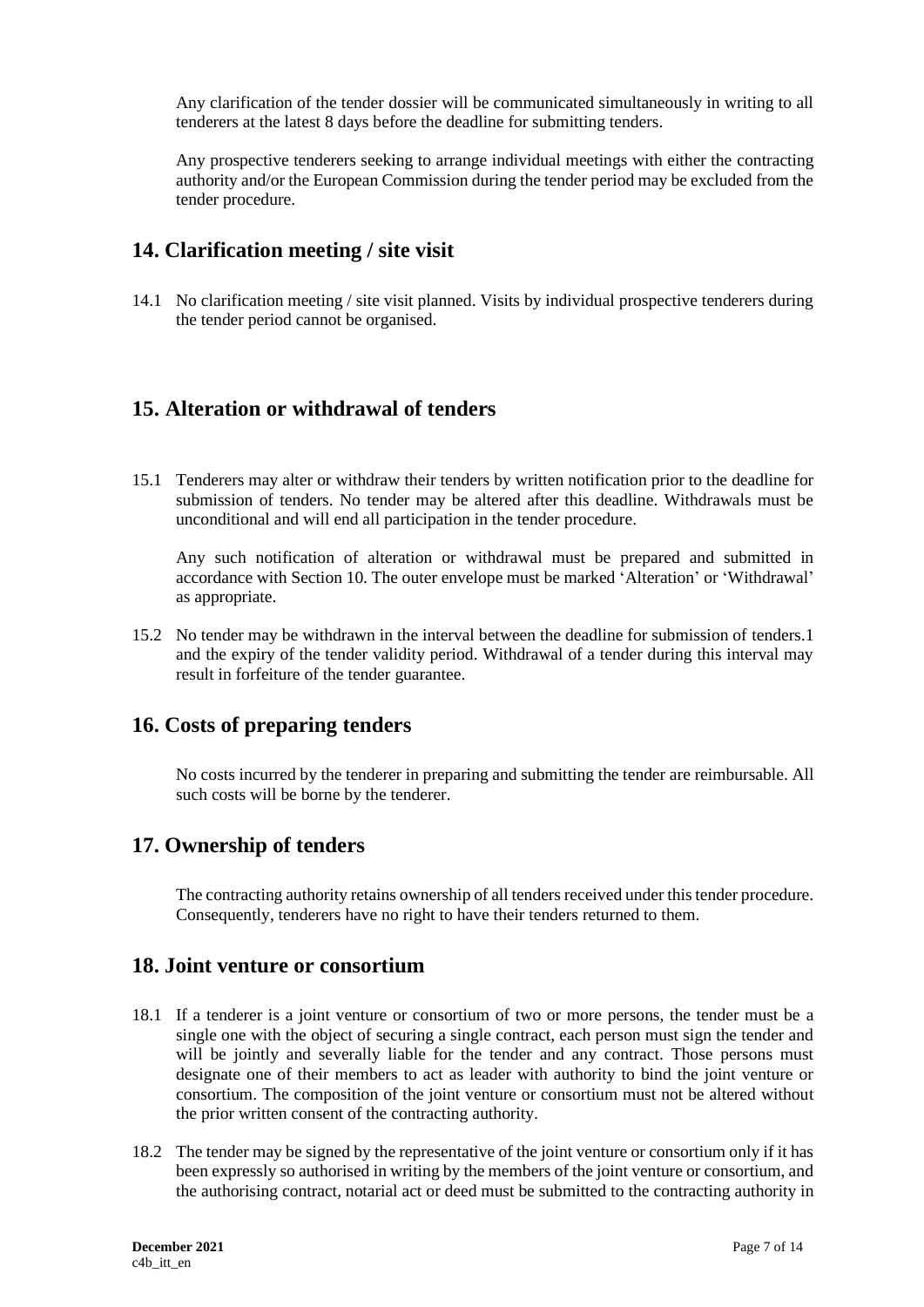accordance with point 11 of these instructions to tenderers. All signatures to the authorising instrument must be certified in accordance with the national laws and regulations of each party comprising the joint venture or consortium together with the powers of attorney establishing, in writing, that the signatories to the tender are empowered to enter into commitments on behalf of the members of the joint venture or consortium. Each member of such joint venture or consortium must provide the proof required under Article 3.5 as if it, itself, were the tenderer.

# **19. Opening of tenders**

- 19.1 The purpose of the opening session is to check whether the tenders have been submitted in accordance with the submission requirements of the call for tenders.
- 19.2 The date and venue of the tender opening session is indicated in Section IV.2.7 of the Contract Notice.

The committee will draw up minutes of the meeting, which will be available on request.

In the case that at the date of the opening session some tenders have not been delivered to the contracting authority but their representatives can show evidence that it has been sent on time, the contracting authority will allow them to participate in the first opening session and inform all representatives of the tenderers that a second opening session will be organised.

- 19.3 At the tender opening, the tenderers' names, the tender prices, any discount offered, written notifications of alteration and withdrawal, the presence of the requisite tender guarantee (if required) and such other information as the contracting authority may consider appropriate may be announced.
- 19.4 After the public opening of the tenders, no information relating to the examination, clarification, evaluation of tenders, or recommendations concerning the award of the contract can be disclosed until after the contract has been awarded.
- 19.5 Any attempt by tenderers to influence the evaluation committee in the process of examination, clarification, evaluation and comparison of tenders, to obtain information on how the procedure is progressing or to influence the contracting authority in its decision concerning the award of the contract will result in the immediate rejection of their tenders.
- 19.6 All tenders received after the deadline for submission specified in the contract notice or these instructions will be kept by the contracting authority. The associated guarantees will be returned to the tenderers. No liability can be accepted for late delivery of tenders. Late tenders will be rejected and will not be evaluated.

## **20. Evaluation of tenders**

20.1 Examination of the administrative conformity of tenders

The aim at this stage is to check that tenders comply with the essential requirements of the tender dossier. A tender is deemed to comply if it satisfies all the conditions, procedures and specifications in the tender dossier without substantially departing from or attaching restrictions to them.

Substantial departures or restrictions are those which affect the scope, quality or execution of the contract, differ widely from the terms of the tender dossier, limit the rights of the contracting authority or the tenderer's obligations under the contract or distort competition for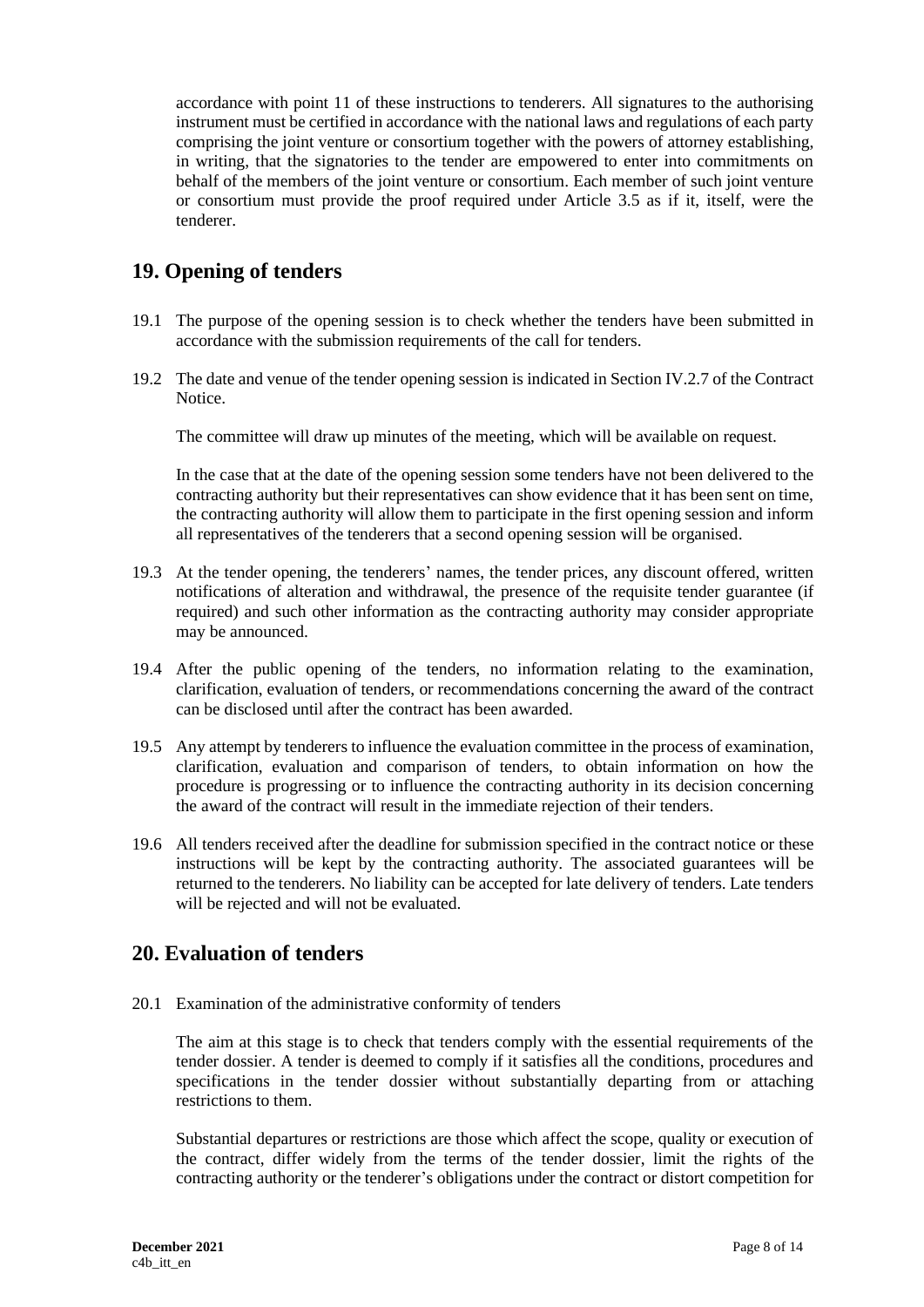tenderers whose tenders do comply. Decisions to the effect that a tender is not administratively compliant must be duly justified in the evaluation minutes.

If a tender does not comply with the tender dossier, it will be rejected immediately and may not subsequently be made to comply by correcting it or withdrawing the departure or restriction.

20.2 Technical evaluation

After analysing the tenders deemed to comply in administrative terms, the evaluation committee will rule on the technical admissibility of each tender, classifying it as technically compliant or non-compliant.

The minimum qualifications required (see selection criteria in the additional information about the contract notice are to be evaluated at the start of this stage.

Where contracts include after-sales service and/or training, the technical quality of such services will also be evaluated by using yes/no criteria as specified in the tender dossier.

- 20.3 In the interests of transparency and equal treatment and to facilitate the examination and evaluation of tenders, the evaluation committee may ask each tenderer individually for clarification of its tender including breakdowns of prices, within a reasonable time limit to be fixed by the evaluation committee. The request for clarification and the response must be in writing, but no change in the price or substance of the tender may be sought, offered or permitted except as required to confirm the correction of arithmetical errors discovered during the evaluation of tenders pursuant to Article 20.4. Any such request for clarification must not distort competition. Decisions to the effect that a tender is not technically compliant must be duly justified in the evaluation minutes.
- 20.4 Financial evaluation
	- a) Tenders found to be technically compliant will be checked for any arithmetical errors in computation and summation. Errors will be corrected by the evaluation committee as follows:
		- where there is a discrepancy between amounts in figures and in words, the amount in words will be the amount taken into account;
		- except for lump-sum contracts, where there is a discrepancy between a unit price and the total amount derived from the multiplication of the unit price and the quantity, the unit price as quoted will be the price taken into account.
	- b) Amounts corrected in this way will be binding on the tenderer. If the tenderer does not accept them, its tender will be rejected.
	- c) Unless specified otherwise, the purpose of the financial evaluation process is to identify the tenderer offering the lowest price. Where specified in the technical specifications, the evaluation of tenders may take into account not only the acquisition costs but, to the extent relevant, costs borne over the life cycle of the supplies (such as for instance maintenance costs and operating costs), in line with the technical specifications. In such case, the contracting authority will examine in detail all the information supplied by the tenderers and will formulate its judgment on the basis of the lowest total cost, including additional costs.
- 20.5 Variant solutions

Variant solutions will not be taken into consideration.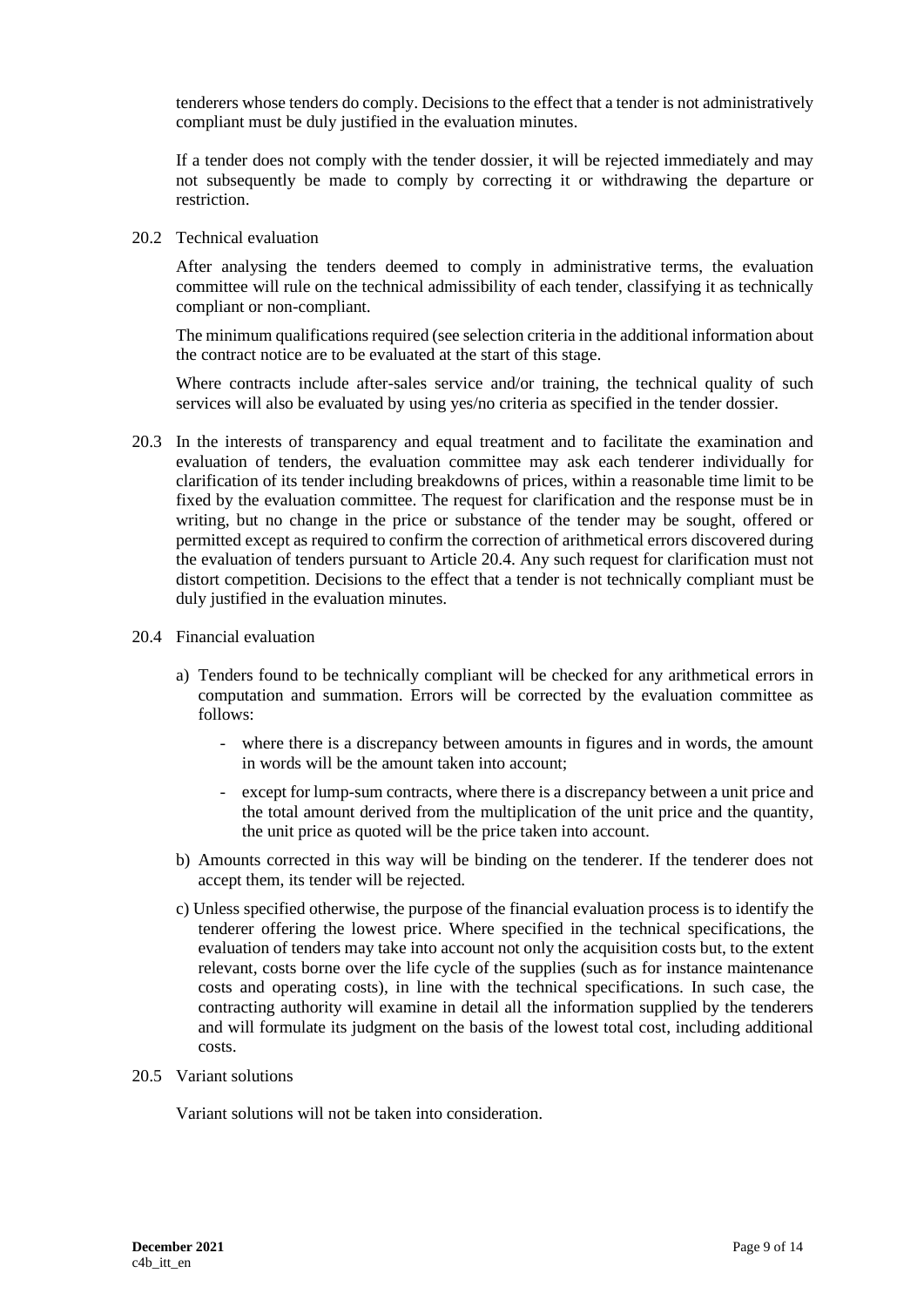#### 20.6 Award criteria

The sole award criterion will be the price. The contract will be awarded to the lowest compliant tender.

20.7 Documentary evidence for exclusion and selection criteria

At any time during the procurement procedure and before the award of the contract, the contracting authority may request documentary evidence on compliance with the exclusion criteria set out in these instructions.

At any time during the procurement procedure and before the award of the contract, the contracting authority may request documentary evidence on compliance with the exclusion criteria and selection criteria (financial, economic, technical and professional capacity) set out in these instructions. Please note that a request for evidence in no way implies that the tenderer has been successful. **All tenderers are invited to prepare in advance the documents related to the evidence, since they may be requested to provide such evidence within a short deadline**. In any event, the tenderer proposed by the evaluation committee for the award of the contract, will be requested to provide such evidence at short notice.

When requested, regarding the exclusion criteria, the tenderers should be able to provide the documentary proof or statements required under the law of the country in which the company (or, for consortia, each of the companies) is established, to show that it does not fall into any of the exclusion situations listed in Section 2.6.10.1. of the practical guide.

This evidence, documents or statements must be dated, no more than one year before the date of submission of the tender.

The above-mentioned documents must be submitted for every member of a joint venture/consortium, all subcontractors and every capacity providing entity.

The contracting authority may waive the obligation of any tenderer to submit the documentary evidence referred to above if such evidence has already been submitted for the purposes of another procurement procedure, provided that the issue date of the documents does not exceed one year and that they are still valid. In this case, the tenderer must declare on his/her honour that the documentary evidence has already been provided in a previous procurement procedure and confirm that his/her situation has not changed.

Where the documentary evidence submitted is in an official language of the European Union other than the one of the procedure, it is strongly recommended to provide a translation into the language of the procedure, in order to facilitate the evaluation of the documents.

Failure to provide valid documentary evidence at the request and within the deadline set by the Contracting Authority shall lead to the rejection of the tender for the award of the contract, unless the tenderer can justify the failure on the grounds of material impossibility.

If the successful tenderer fails to provide this documentary proof or statement or if the successful tenderer is found to have provided false information, the award will be considered null and void. In this case, the contracting authority may award the tender to the next lowest tenderer or cancel the tender procedure.

#### **21. Notification of award**

By submitting a tender, each tenderer accepts to receive notification of the outcome of the procedure by electronic means. Such notification shall be deemed to have been received on the date upon which the contracting authority sends it to the electronic address referred to in the offer.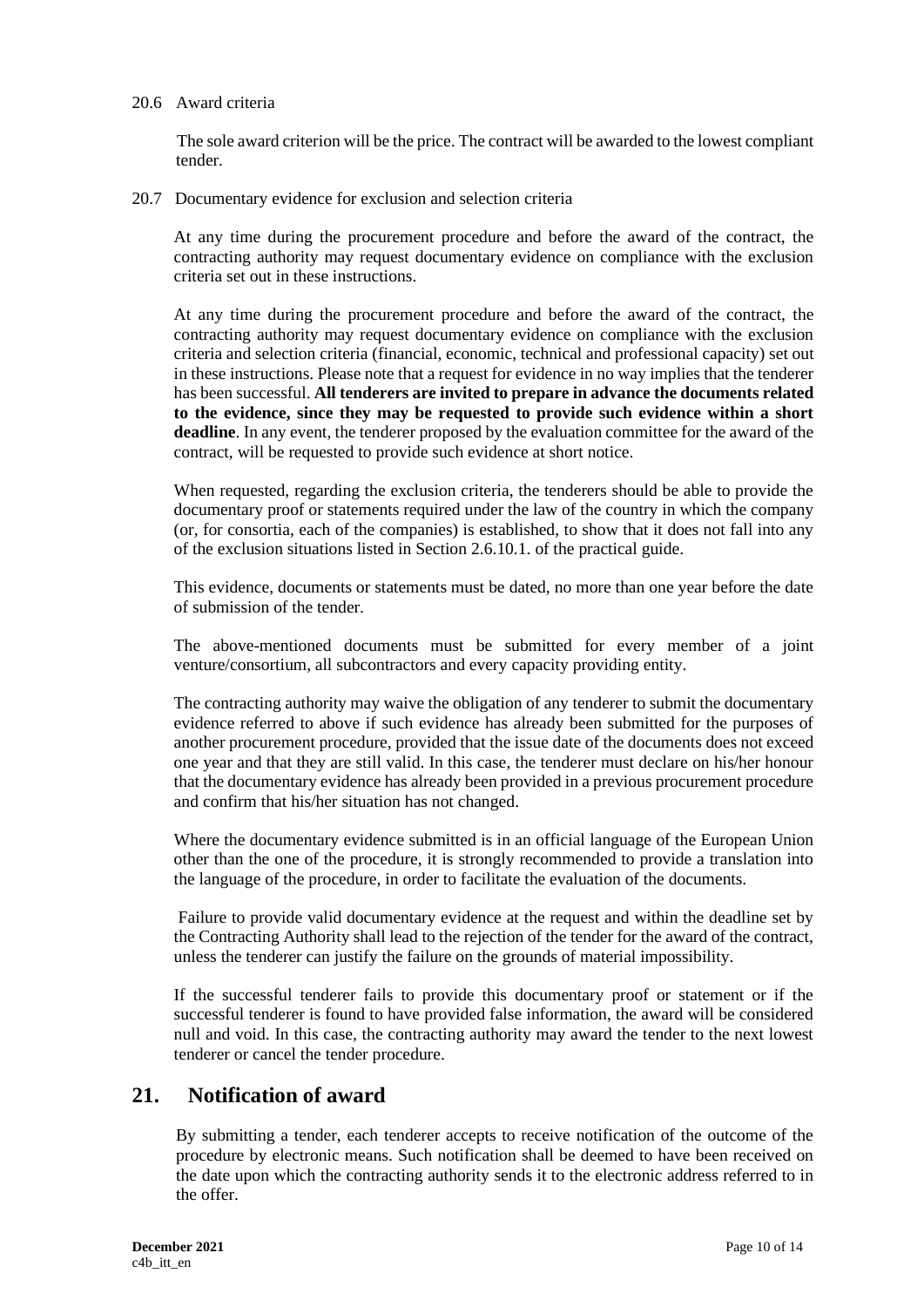The contracting authority will inform all tenderers simultaneously and individually of the award decision. The tender guarantees of the unsuccessful tenderers will be released once the contract is signed. The successful tenderer will be informed in writing that its tender has been accepted (notification of award).

## **22. Signature of the contract and performance guarantee**

- 22.1 The contracting authority reserves the right to vary quantities specified in the tender by  $+/-$ 100% at the time of contracting and during the validity of the contract. The total value of the supplies may not, as a result of the variation rise or fall by more than 25% of the original financial offer in the tender. The unit prices quoted in the tender shall be used.
- 22.2 Within 30 days of receipt of the contract signed by the contracting authority, the selected tenderer must sign and date the contract and return it, with the performance guarantee (if applicable), to the contracting authority. On signing the contract, the successful tenderer will become the contractor and the contract will enter into force.
- 22.3 If it fails to sign and return the contract and any financial guarantee required within 30 days after receipt of notification, the contracting authority may consider the acceptance of the tender to be cancelled without prejudice to the contracting authority's right to seize the guarantee, claim compensation or pursue any other remedy in respect of such failure, and the successful tenderer will have no claim whatsoever on the contracting authority.
- 22.4 The performance guarantee referred to in the general conditions is set at 10% of the amount of the contract. The performance guarantee must be presented in the form specified in the annex to the tender dossier. It will be released within 45 days of the issue of the final acceptance certificate by the contracting authority, except for the proportion assigned to aftersales service. For contracts of EUR 150 000 or below, on the basis of objective criteria such as the type and value of the contract, the contracting authority may decide not to require such a guarantee.

## **23. Tender guarantee**

Tenderers must provide a tender guarantee of EUR 3.000,00 when submitting their tender. The tender guarantee must be presented in the form specified in the annex to the tender dossier. It must remain valid for 45 days beyond the period of validity of the tender. This guarantee will be called upon if the tenderer does not fulfil all obligations stated in its tender.

This guarantee will be released to unsuccessful tenderers once the tender procedure has been completed. The tender guarantee of the successful tenderer will be released on signing of the contract, once the performance guarantee has been submitted.

This guarantee will be called upon if the tenderer does not fulfil all obligations stated in its tender.

## **24. Ethics clauses and code of conduct**

#### 24.1 Absence of conflict of interest

The tenderer must not be affected by any conflict of interest and must have no equivalent relation in that respect with other tenderers or parties involved in the project. Any attempt by a tenderer to obtain confidential information, enter into unlawful agreements with competitors or influence the evaluation committee or the contracting authority during the process of examining,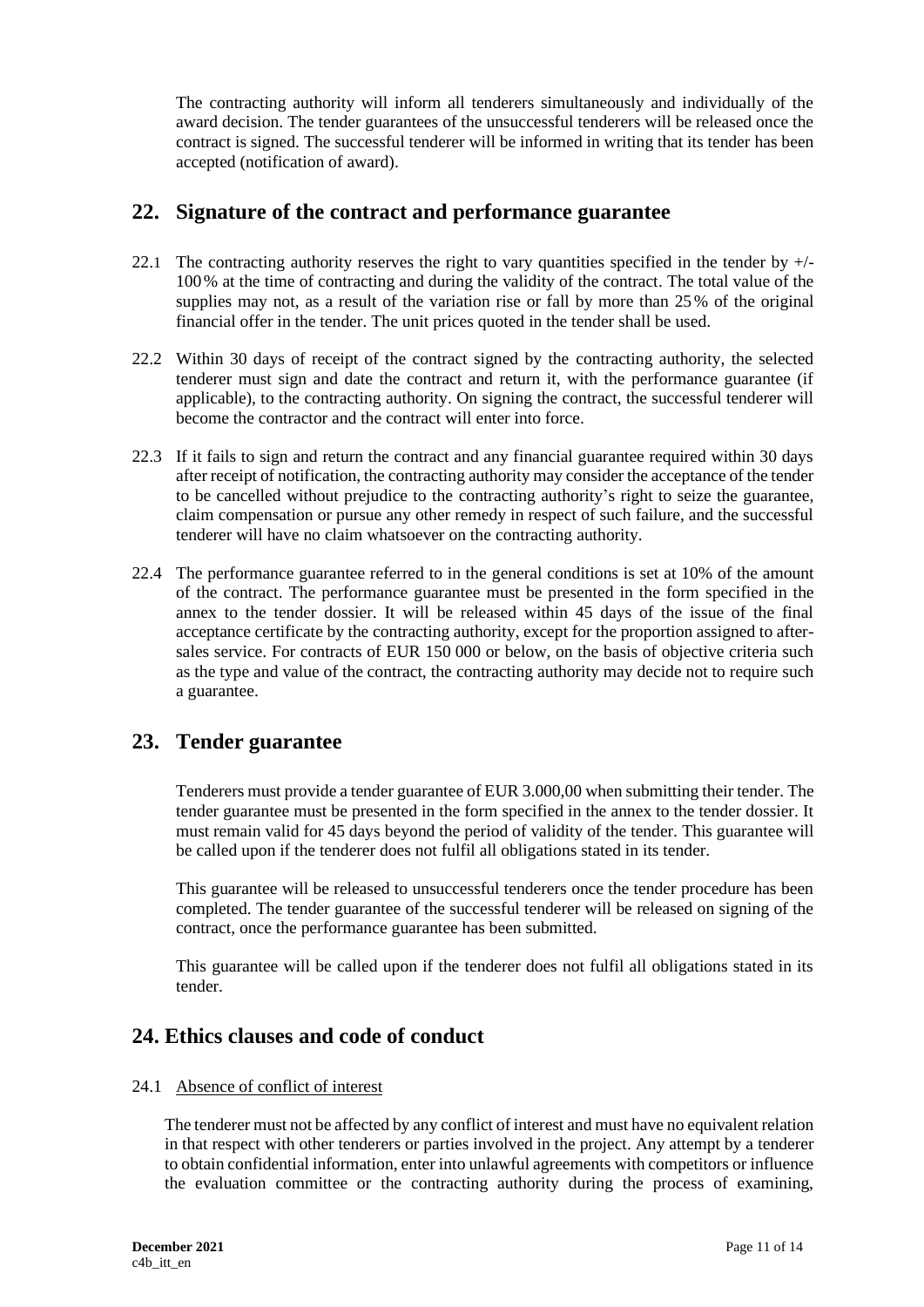clarifying, evaluating and comparing tenders will lead to the rejection of its tender and may result in administrative penalties according to the Financial Regulation in force.

#### 24.2 Respect for human rights as well as environmental legislation and core labour standards

The tenderer and its personnel must comply with human rights and applicable data protection rules. In particular and in accordance with the applicable basic act, tenderers and applicants who have been awarded contracts must comply with the environmental legislation including multilateral environmental agreements, and with the core labour standards as applicable and as defined in the relevant International Labour Organisation conventions (such as the conventions on freedom of association and collective bargaining; elimination of forced and compulsory labour; abolition of child labour).

#### **Zero tolerance for sexual exploitation, abuse and harassment:**

The European Commission applies a policy of 'zero tolerance' in relation to all wrongful conduct which has an impact on the professional credibility of the tenderer.

Physical abuse or punishment, or threats of physical abuse, sexual abuse or exploitation, harassment and verbal abuse, as well as other forms of intimidation shall be prohibited.

#### 24.3 Anti-corruption and anti-bribery

The tenderer shall comply with all applicable laws and regulations and codes relating to antibribery and anti-corruption. The European Commission reserves the right to suspend or cancel project financing if corrupt practices of any kind are discovered at any stage of the award process or during the execution of a contract and if the contracting authority fails to take all appropriate measures to remedy the situation. For the purposes of this provision, 'corrupt practices' are the offer of a bribe, gift, gratuity or commission to any person as an inducement or reward for performing or refraining from any act relating to the award of a contract or execution of a contract already concluded with the contracting authority.

#### 24.4 Unusual commercial expenses

Tenders will be rejected or contracts terminated if it emerges that the award or execution of a contract has given rise to unusual commercial expenses. Such unusual commercial expenses are commissions not mentioned in the main contract or not stemming from a properly concluded contract referring to the main contract, commissions not paid in return for any actual and legitimate service, commissions remitted to a tax haven, commissions paid to a payee who is not clearly identified or commissions paid to a company which has every appearance of being a front company.

Contractors found to have paid unusual commercial expenses on projects funded by the European Union are liable, depending on the seriousness of the facts observed, to have their contracts terminated or to be permanently excluded from receiving EU funds.

#### 24.5 Breach of obligations, irregularities or fraud

The contracting authority reserves the right to suspend or cancel the procedure, where the award procedure proves to have been subject to breach of obligations, irregularities or fraud. If breach of obligations, irregularities or fraud are discovered after the award of the contract, the contracting authority may refrain from concluding the contract.